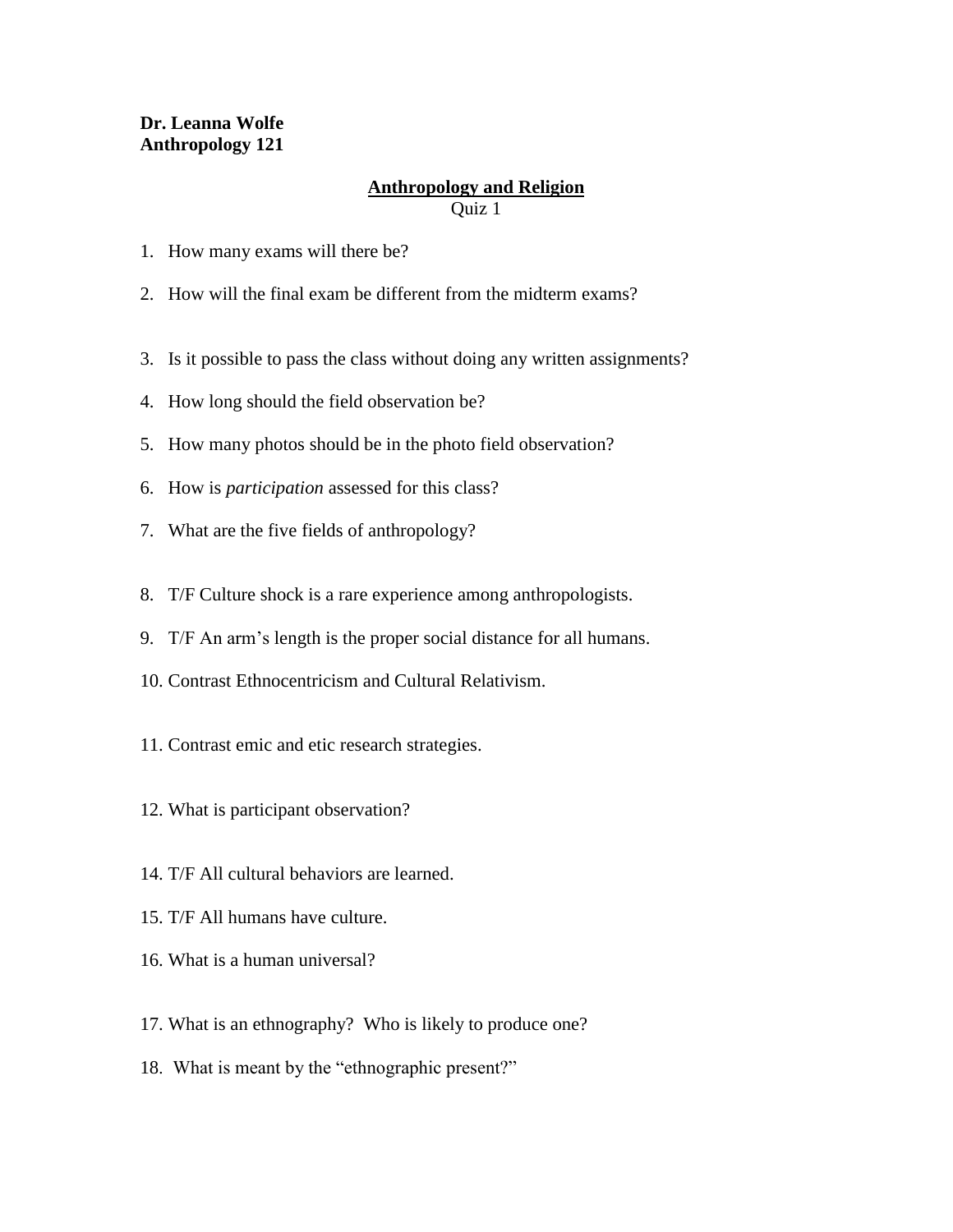19. Describe three ethnographic research techniques.

20. How is the genealogical method applied to contemporary urban cultures?

21. T/F Religion is found in all human societies.

22. The theory of religion that states that each person has a double or soul is: a. animatism b. Tylorism c. animism d. polytheism e. reincarnation

23. What is the earliest evidence of human religious practice?

24. How do science, magic and religion differ? In what ways might they overlap?

25. T/F Religious believers can take their beliefs to be absolutely true, while scientifically proven theories and law are never irrefutably correct.

26. T/F Anthropologists contend that human cultures create religions.

27. T/F People get religion from God.

28. What sorts of things has religion been called upon to explain?

29. Do you believe there is an all-knowing god? Why? Why not?

30. Why might we say that the human brain is hard-wired for religion?

31. T/F Religion is a cognitive illusion.

32. T/F In some cultures dead people become ghosts.

33. T/F Salvation is a central concern of all religions.

34. Why do you think humans have such passion for the idea that there are invisible persons who have a great interest in our behavior?